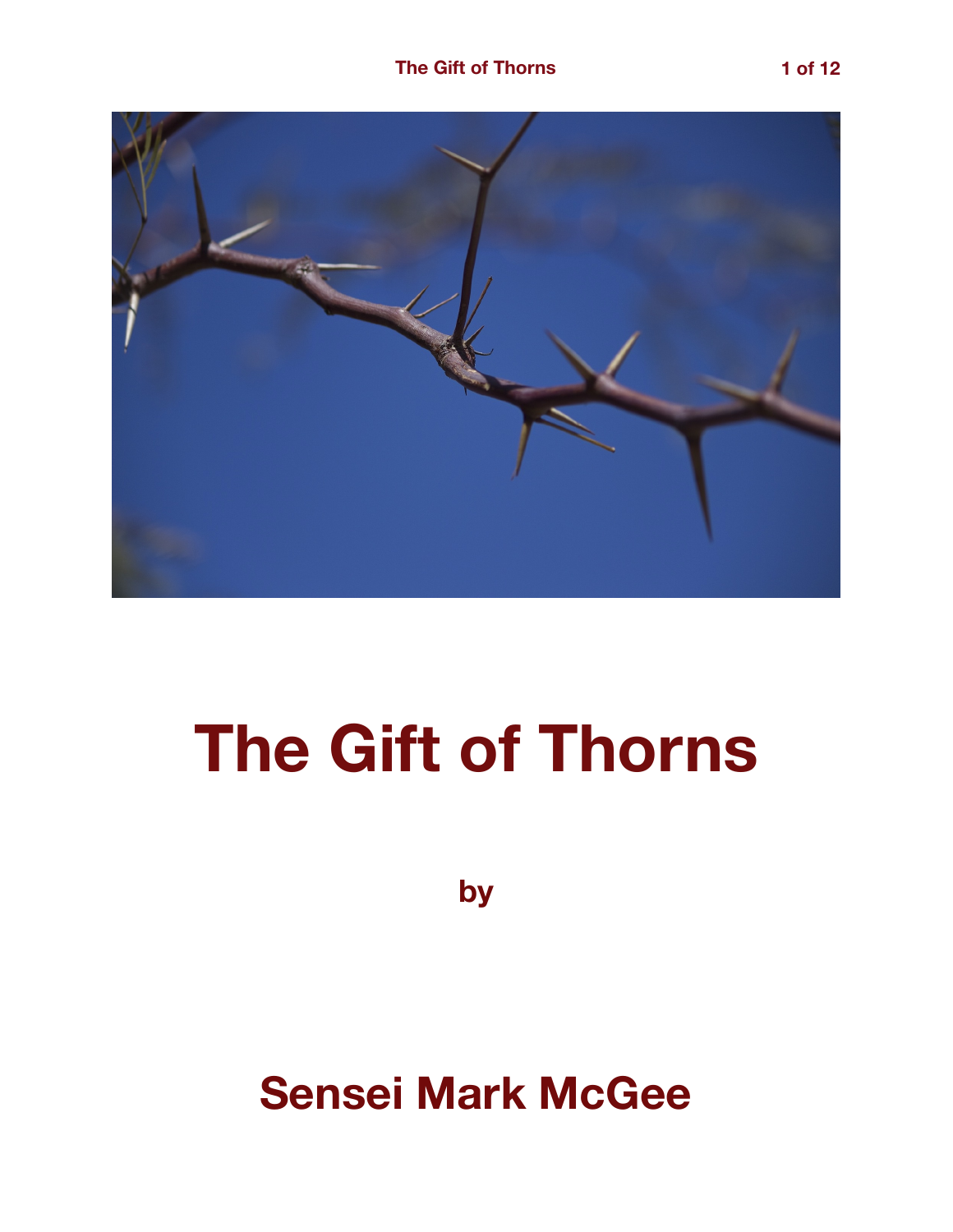## **The Gift of Thorns 2 of 12**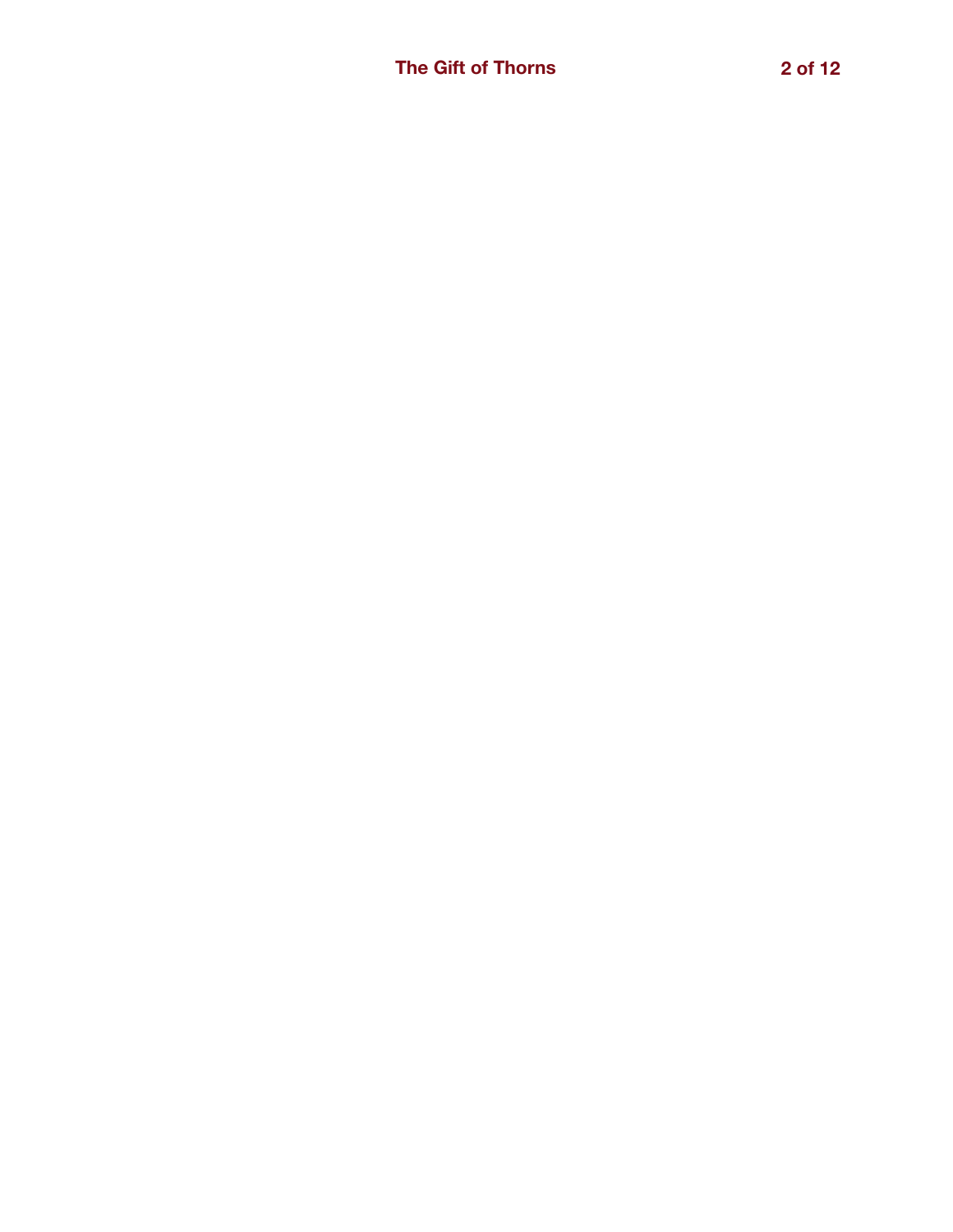Spring is a wonderful time of the year. It brings us warmer temperatures, rain, flowers, leaves on the trees and … thorns. My wife and I were working in the back yard recently and we were quickly reminded that we have trees and bushes filled with thorns. Feeling, then seeing the thorns, reminded us of the tremendous gift God gave us.

*And unto Adam he said, Because thou hast hearkened unto the voice of thy wife, and hast eaten of the tree, of which I commanded thee, saying, Thou shalt not eat of it: cursed is the ground for thy sake; in sorrow shalt thou eat of it all the days of thy life; Thorns also and thistles shall it bring forth to thee; and thou shalt eat the herb of the field; In the sweat of thy face shalt thou eat bread, till thou return unto the ground; for out of it wast thou taken: for dust thou art, and unto dust shalt thou return. Genesis 3:17-19* 

Thorns are a reminder of an important and powerful truth: we are sinners in a sinful world. The human race is separated from the God Who created the world and everything in it. The ground we stand on is cursed because of our sin. The cursed ground brought forth thorns and thistles, which makes working the ground hard and painful. It also reminds us that we will one day die and return to the ground. We are a needy people. That truth is a wonderful gift from God so we don't forget. People are saved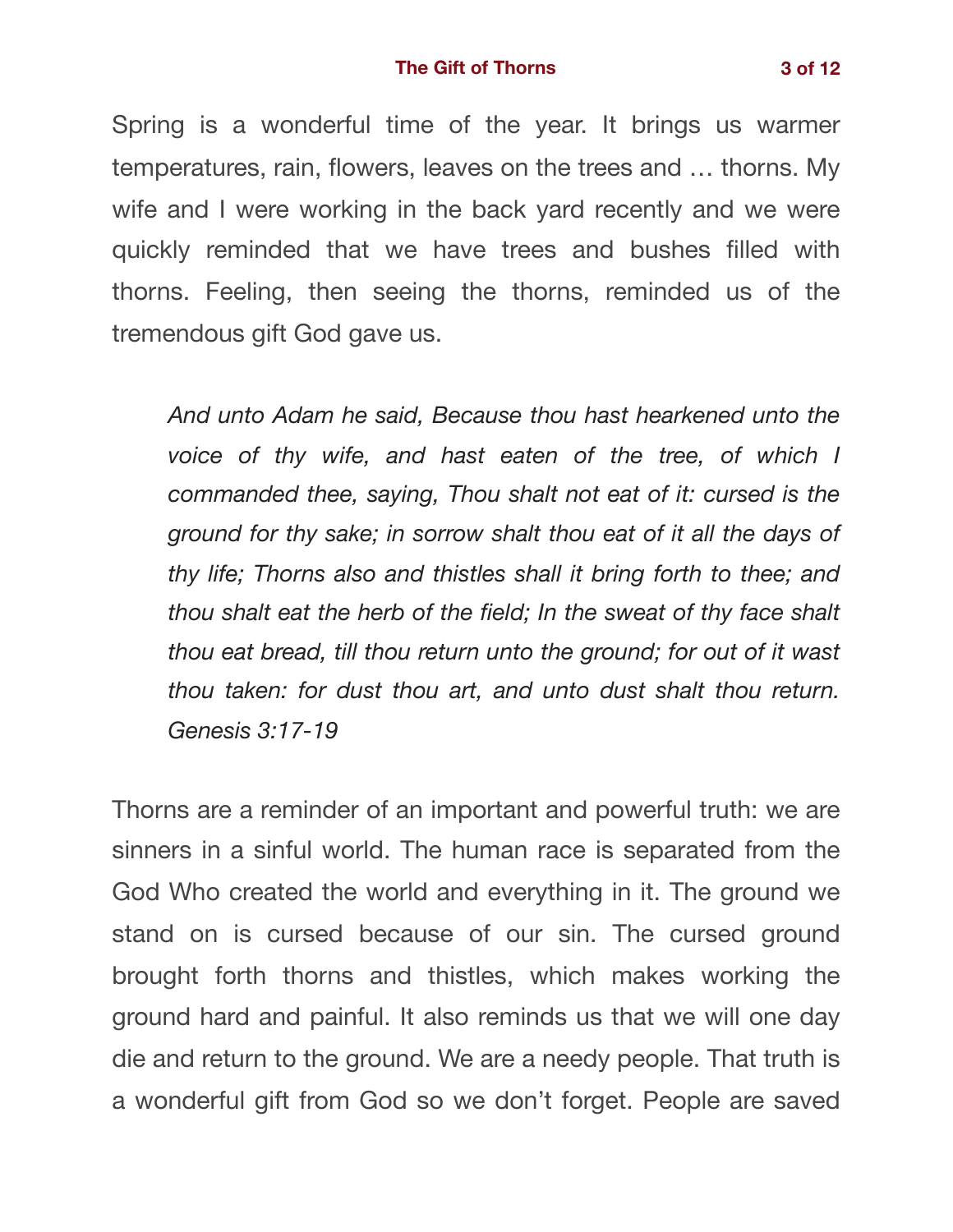after they realize they're lost. The cursed earth, the sorrow, the thorns and thistles, the sweat and toil and our eventual death are all reminders of our need for God's Love, Grace, Mercy and Forgiveness.

*And the LORD spake unto Moses in the plains of Moab by Jordan near Jericho, saying, Speak unto the children of Israel, and say unto them, When ye are passed over Jordan into the*  land of Canaan; Then ye shall drive out all the *inhabitants of the land from before you, and destroy all their pictures, and destroy all their molten images, and quite pluck down all their high places: And ye shall dispossess the inhabitants of the land, and dwell therein: for I have given you the land to possess it. And ye shall divide the land by lot for an inheritance among your*  families: and to the more ye shall give the more inheritance, and *to the fewer ye shall give the less inheritance: every man's inheritance shall be in the place where his lot falleth; according to the tribes of your fathers ye shall inherit. But if ye will not drive out the inhabitants of the land from before you; then it shall come to pass, that those which ye let remain of them shall be pricks in your eyes, and thorns in your sides, and shall vex you in the land wherein ye dwell. Numbers 33:50-55*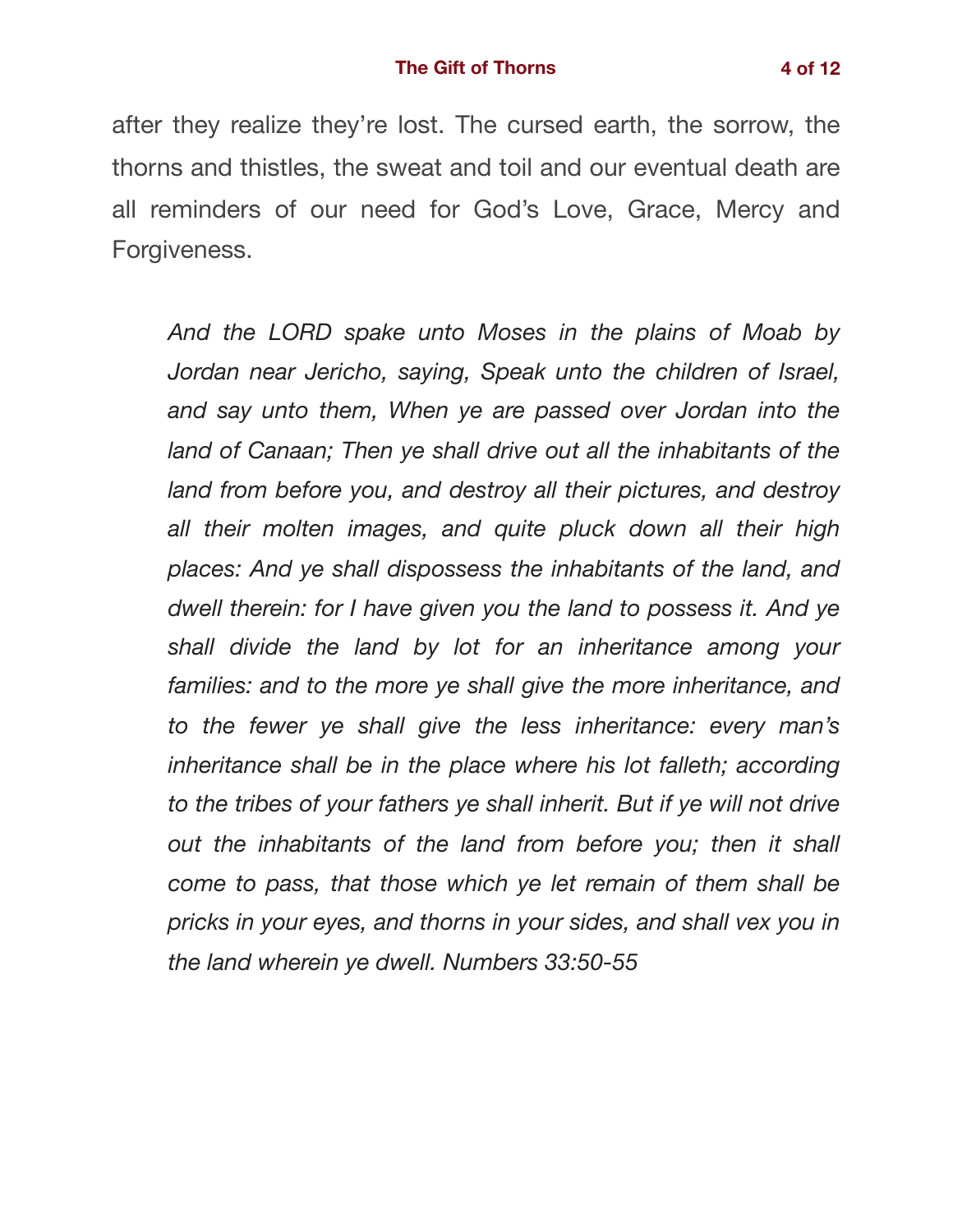Thorns are a painful reminder of sin. Fortunately, when we know the truth, thorns point us toward salvation. It is true now and has been true through the centuries of human existence. Thorns were a reminder to Israel of its disobedience to God and need for forgiveness and to return to the path of righteousness God set for them from the beginning.

*Thorns and snares are in the way of the froward: he that doth keep his soul shall be far from them. Proverbs 22:5* 

*In the paths of the wicked lie thorns and snares, but he who guards his soul stays far from them. NIV* 

The path of the wicked is not pretty. It may look that way at first, but it is ugly and painful. Millions of people around the world know this truth. They know how terrible it is to be wicked. But the person who guards his soul stays far from them. The lost of our world don't have many choices. They may think they do, but all paths lead to death. The only Path that leads to Life is Jesus Christ. He said He is the Way, the Truth and the Life. Christ is the One Who will guard and protect our soul for eternity. He is the One Who will keep us from the path filled with thorns and snares. We must believe Him and trust Him at His Word.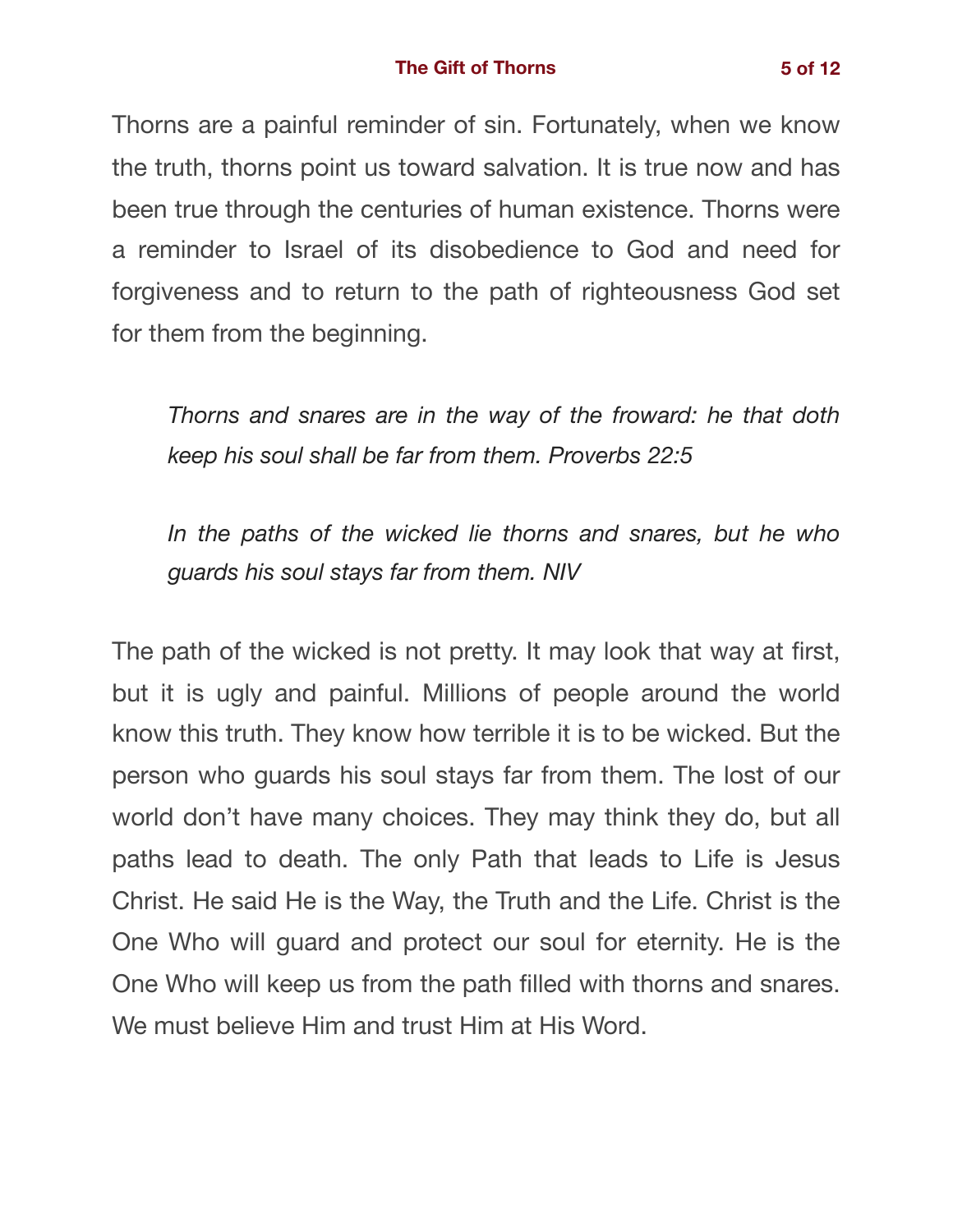*I went by the field of the slothful, and by the vineyard of the man void of understanding; And, lo, it was all grown over with thorns, and nettles had covered the face thereof, and the stone wall thereof was broken down. Then I saw, and considered it well: I looked upon it, and received instruction. Yet a little sleep, a little slumber, a little folding of the hands to sleep: So shall thy poverty come as one that travelleth; and thy want as an armed man. Proverbs 24: 30-34* 

Thorns grow where people are lazy. It takes hard work and perseverance to keep thorns from taking over a garden or yard. We have to be on the lookout for them. We have to be diligent. The field of the slothful and the vineyard of the man void of understanding is grown over with thorns. That can happen to any of us spiritually. If we become lazy and uncaring and forget to watch carefully over our spiritual lives, we will one day awaken to find our lives covered over with thorns. We find ourselves impoverished and bankrupt in spiritual things. It is not a difficult task to keep thorns from taking over our yard, but it is something we have to pay attention to daily. How does a garden go from being free of thorns to being overrun with them? It's a matter of inattention over time. A yard that is overgrown with thorns will take more time and hard work and heartache than if we watched over it lovingly each day destroying the first signs of thorns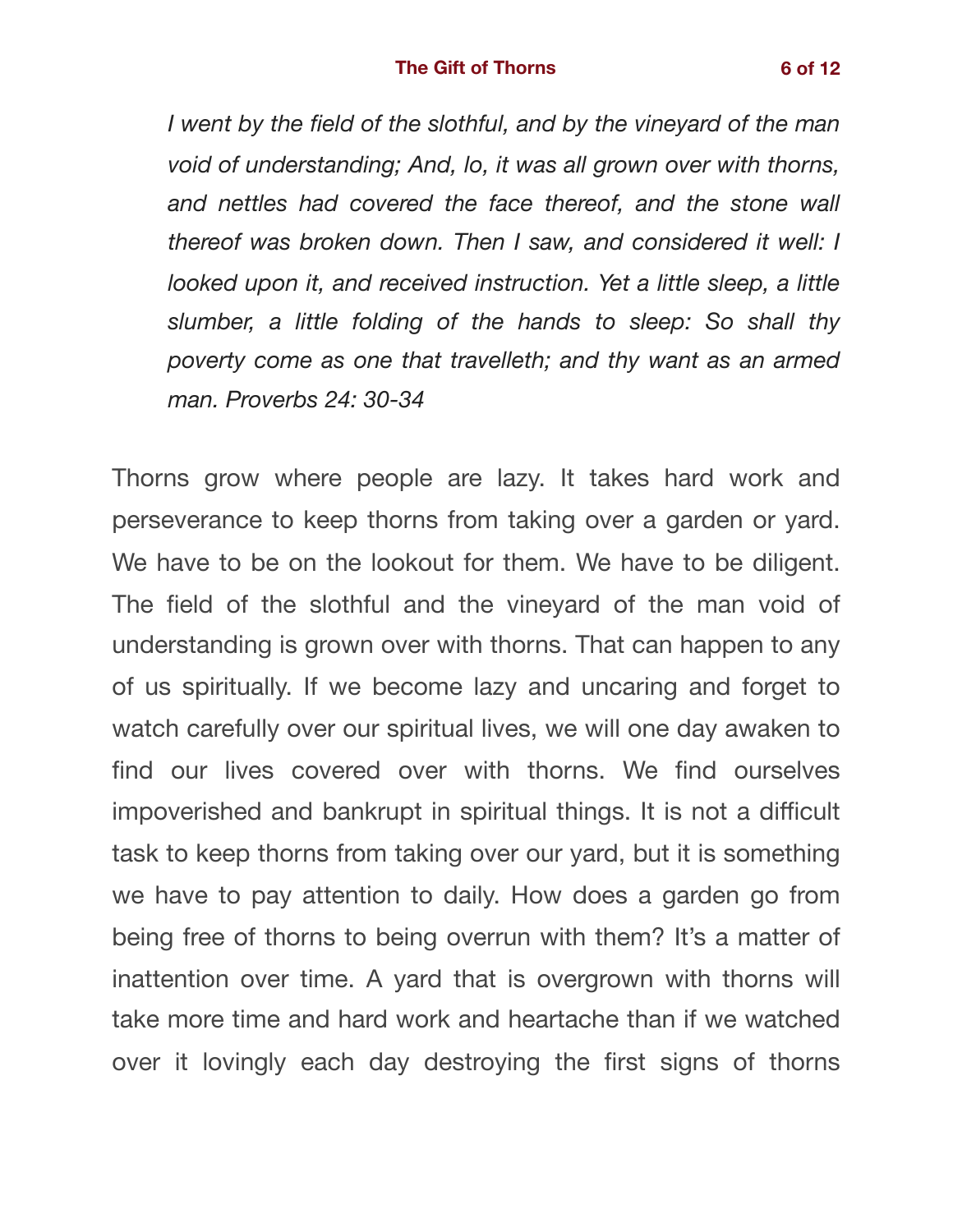instead of being destroyed by them. May we consider it well and receive instruction.

*Beware of false prophets, which come to you in sheep's clothing, but inwardly they are ravening wolves. Ye shall know them by their fruits. Do men gather grapes of thorns, or figs of thistles? Even so every good tree bringeth forth good fruit; but a corrupt tree bringeth forth evil fruit. A good tree cannot bring forth evil fruit, neither can a corrupt tree bring forth good fruit. Every tree that bringeth not forth good fruit is hewn down, and cast into the fire. Wherefore by their fruits ye shall know them. Matthew 7:15-20* 

The natural laws of God are easy to see. Men do not gather grapes of thorns or figs of thistles. Good trees bring forth good fruit and corrupt trees bring forth evil fruit. A good tree cannot bring forth evil fruit and a corrupt tree cannot bring forth good fruit. That's a natural law. So is the spiritual law that people will be known by the fruits of their lives. What matters is not what they say or do… it's what they are. People can say anything and do anything to get what they want. Lying is easy. Truth is what's hard and truth is the fruit of a person's life. A gardener inspects the fruit of a tree as it matures. They know what kind of fruit the tree is producing and know what kind of fruit they will harvest. So we can know what kind of spiritual fruit we're producing and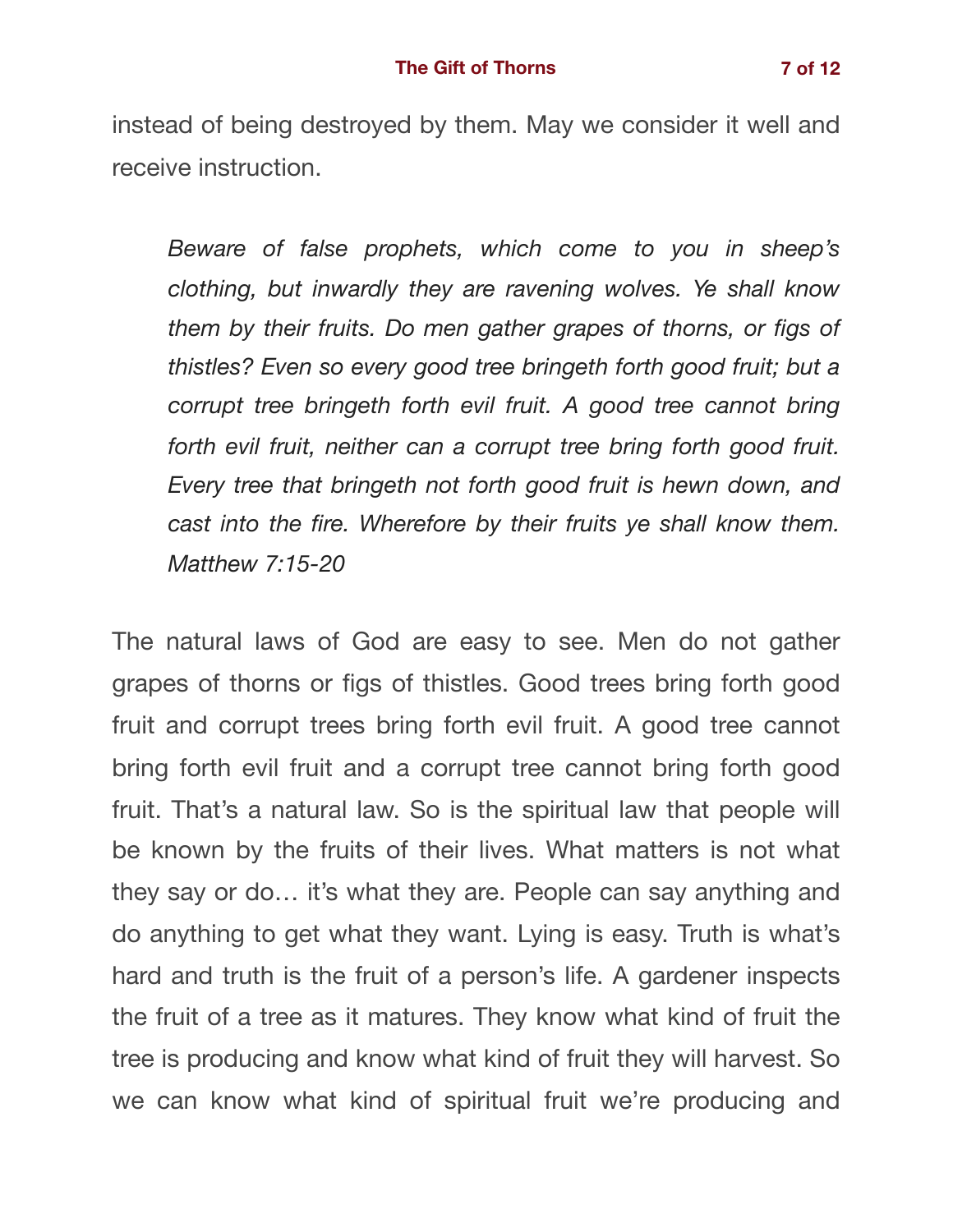#### **The Gift of Thorns 8 of 12**

what kind of spiritual fruit will come at harvest time. Do we like what we see? Are we producing what we want? What God wants? If not, we can revisit the spiritual laws of God and be fruitful for Him. It's not too late to be all God wants you to be.

*The same day went Jesus out of the house, and sat by the sea side. And great multitudes were gathered together unto him, so that he went into a ship, and sat; and the whole multitude stood on the shore. And he spake many things unto them in parables, saying, Behold, a sower went forth to sow; And when he sowed, some seeds fell by the way side, and the fowls came and devoured them up: Some fell upon stony places, where they had not much earth: and forthwith they sprung up, because they had no deepness of earth: And when the sun was up, they were scorched; and because they had no root, they withered away. And some fell among thorns; and the thorns sprung up, and choked them: But other fell into good ground, and brought forth fruit, some an hundredfold, some sixtyfold, some thirtyfold. Who hath ears to hear, let him hear. Matthew 13:1-9* 

*The seed that fell among thorns stands for those who hear, but as they go on their way they are choked by life's worries, riches and pleasures, and they do not mature. Luke 8:14 NIV*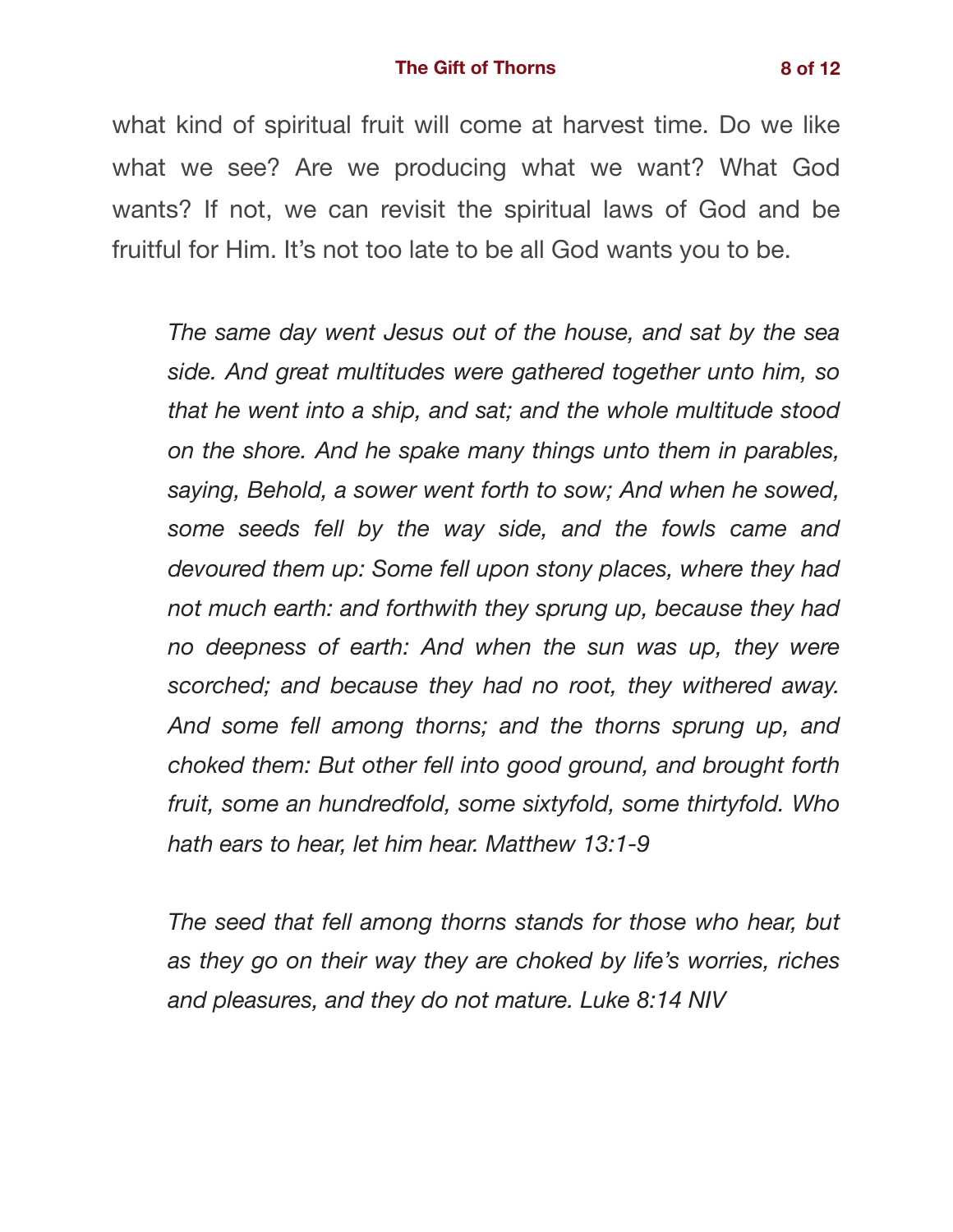### **The Gift of Thorns 12 9 of 12**

Here are more spiritual laws about fruitfulness. Where should we sow spiritual seeds? Along the wayside where birds devour them? On stony places where the seeds withered away because they were not able to root and develop protection from the scorching sun? Among thorns where the seeds would be choked out as they tried to grow? Anyone who wants to harvest a good crop from what they sow is not going to choose any of those places. The wise sower will choose good ground and will harvest a great amount of delicious fruit. That delicious spiritual fruit is the fruit of the Spirit of God and is known clearly and specifically in Paul's letter to the Galatians. We will be wise to the dangers of being choked by life's worries, riches and pleasures. We want to bring forth mature fruit. If we have spiritual ears, we will hear.

*And when they had platted a crown of thorns, they put it upon his head, and a reed in his right hand: and they bowed the knee before him, and mocked him, saying, Hail, King of the Jews! And they spit upon him, and took the reed, and smote him on the head. And after that they had mocked him, they took the robe off from him, and put his own raiment on him, and led him away to crucify him. Matthew 27:18-23*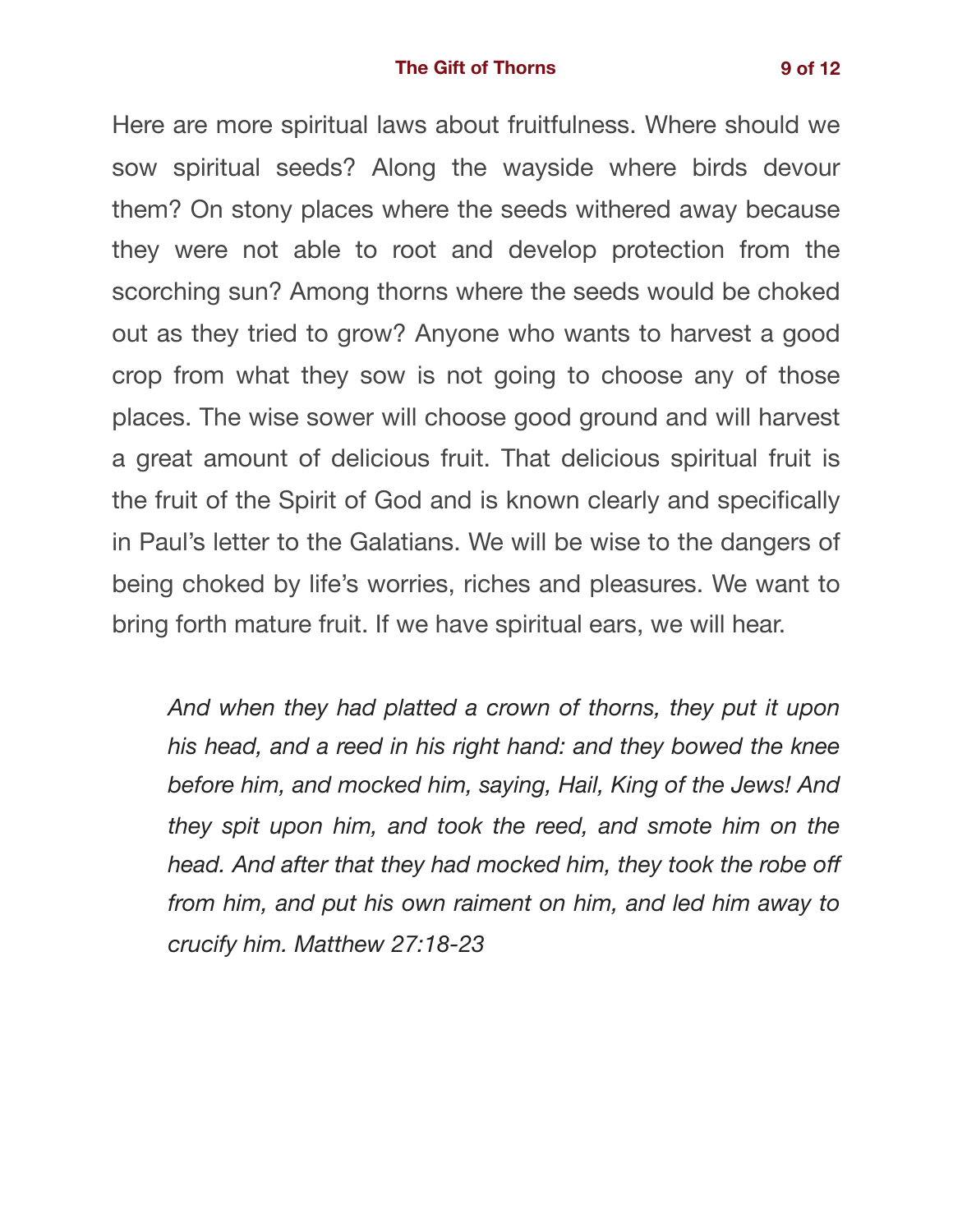#### **The Gift of Thorns 10 of 12**

Thorns represent sin, evil, wickedness and disobedience to God. The soldiers placed a crown of thorns on the precious head of God's Son. They mocked Him, spit upon Him and hit him on the head with a reed. Then, they took Christ away to cruicify Him. Jesus, wearing a thorny crown pushed deep into His head, bled and died to pay the penalty for our sins, our evil, our wickedness and our disobedience to God. How perfect the picture of the Lamb of God, wearing a crown of thorns, dying to make a path for us to follow that will lead us away from the pain of earthly and spiritual thorns. There will be no thorns in Heaven! No pain, no sorrow, no tears, no bloody hands or feet; just the sweet Love of Jesus.

*And lest I should be exalted above measure through the abundance of the revelations, there was given to me a thorn in the flesh, the messenger of Satan to buffet me, lest I should be exalted above measure. For this thing I besought the Lord thrice, that it might depart from me. And he said unto me, My grace is sufficient for thee: for my strength is made perfect in weakness. Most gladly therefore will I rather glory in my infirmities, that the power of Christ may rest upon me. Therefore I take pleasure in infirmities, in reproaches, in necessities, in persecutions, in distresses for Christ's sake: for when I am weak, then am I strong. 2 Corinthians 12:7-10*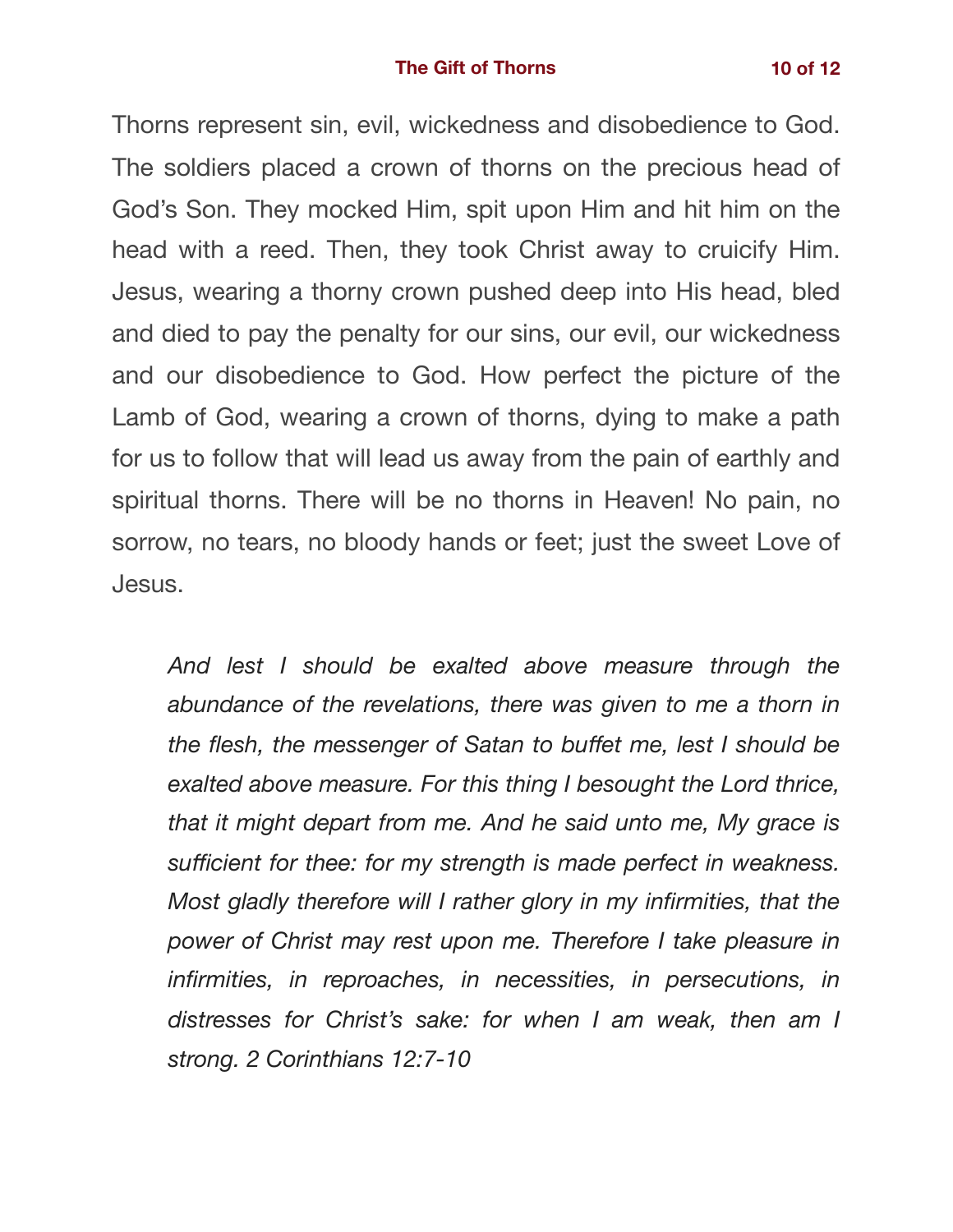*To keep me from becoming conceited because of these surpassingly great revelations, there was given me a thorn in my flesh, a messenger of Satan, to torment me. NIV* 

Paul was a spiritual man. He knew the spiritual laws of God. He was an apostle, a preacher, a teacher, an evangelist, a missionary for Christ. Yet, God gave Paul a thorn in his flesh, a messenger of Satan to buffet him. Why? So he wouldn't be exalted. Paul learned a phenomenal lesson that God's Grace is sufficient for His children. God's Strength is made perfect in weakness. Paul learned to glory in his infirmities so the power of Christ would rest upon him. Paul learned that when he was weak, then he was strong. Easy lesson to learn? I don't think so. It may be one of the toughest lessons for us to learn, but learn it we must. All glory and praise belongs to God. We are His children, His servants. He is the Master. He is the One before Whom all peoples of the earth will kneel, bow and worship.

Do I want thorns in my backyard? No. But do I learn from the thorns in my backyard? Yes. May we all learn the lesson of God's gift of thorns.

[First Published in GMAF Newsletter, 2004]